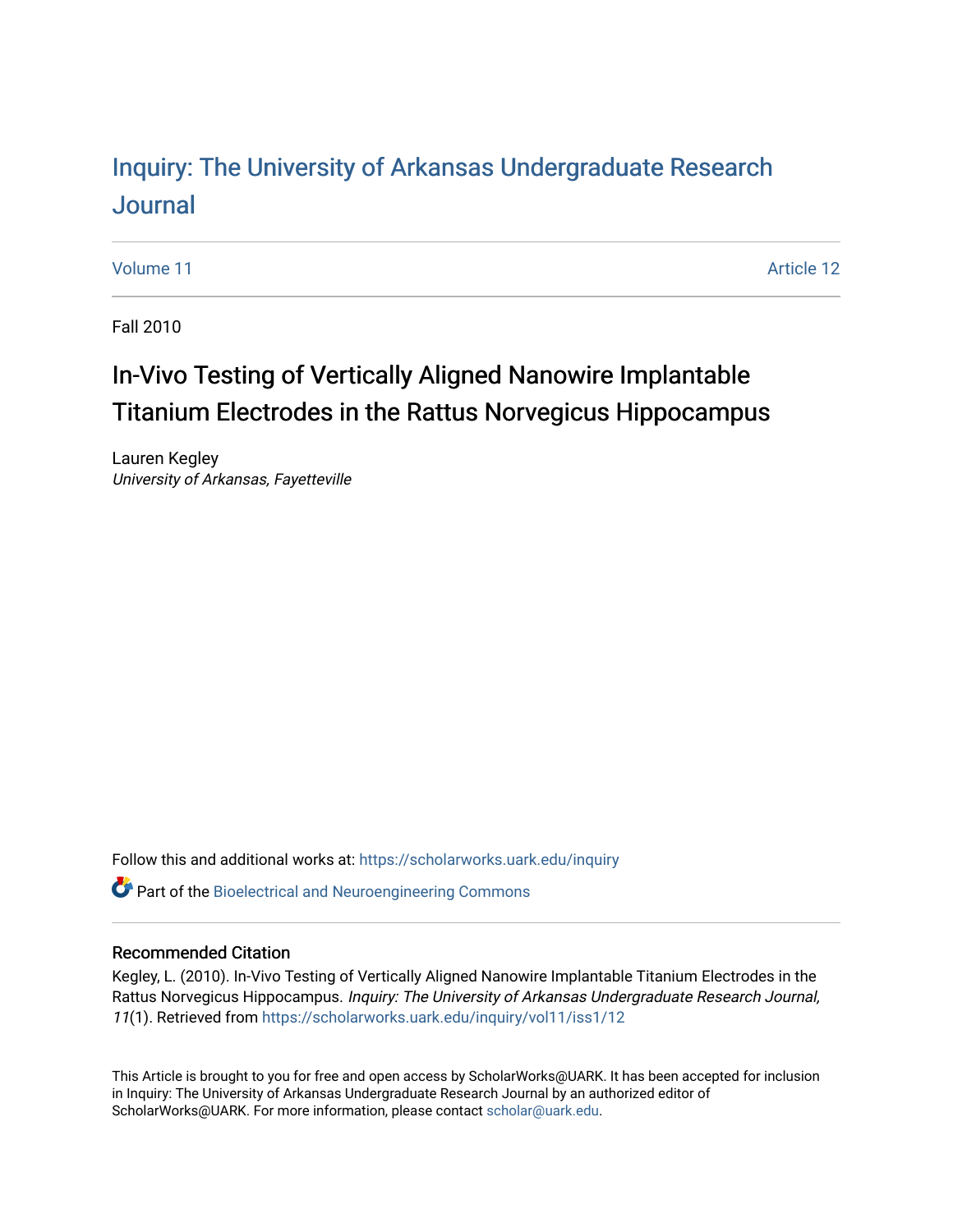## **IN-VIVO TESTING OF VERTICALLY ALIGNED NANOWIRE IMPLANTABLE TITANIUM ELECTRODES IN THE RATTUS NORVEGICUS HIPPOCAMPUS**

**By Lauren Kegley Department of Electrical Engineering**

## **Faculty Mentor: Vijay Varadan Department of Electrical Engineering**

#### **Abstract**

*Miniaturized multielectrode arrays are MEMS devices that have found use as neural prosthetics (Neuro-MEMS). As implants, they can interface with neurons as sensors or actuators and help compensate for loss of sensory input, motor control, or cognitive functions. The microelectrodes studied here were developed in-house. They have a vertically aligned gold nanowire array and are mounted on a sturdy titanium needle with a fine gauge. Hence, the bill of materials and design characteristics encourage their use as a neural probe. For this study, a probe was tested in vivo for signal acquisition in the hippocampus of a Rattus Norvegicus (Sprague Dawley Rat). Using an Institutional Animal Care and Use Committee (IACUC) approved protocol, the neural probe was deployed in the CA1 region of the hippocampus of a sedated rat. The signal was obtained as voltage against time and was filtered for isolated spikes of neural activity, which were sorted in the form of a Spike Train-Raster Plot. The qualitative evaluation of data obtained through the newly developed neural probe was used as groundwork to decide on future research and discuss possible clinical impacts.*

#### **Introduction**

Neurological disorders and injuries to the central nervous system can have a serious impact on patients and their support group. Neural conditions can cause an individual to lose his or her independence to a spinal cord injury or Parkinson's disease and can be seen in the anguish of a family watching a loved one diminish as a result of Alzheimer's disease. Contemporary medicine uses an electroencephalogram (EEG) as a diagnostic tool for the detection of abnormal neural functions that manifest as the above-mentioned diseases. The EEG technique is based on measurement of the electrical signal that travels through the central nervous system and facilitates communication. In addition, in vivo measurement of neural activity has been widely used among researchers for many years.

Since the experiments conducted by Luigi Galvani (1791) [1] to measure bioelectric forces in living tissue, researchers and practitioners of nerve physiology have been able to acquire and simulate electrical signals that travel through nerve axons. The model proposed by Hodgkin and Huxley in 1952 has often been used [2]. The electrode technology for neural activity measurement has evolved from a glass electrode [3] to a metal electrode [4] and has gone through drastic miniaturization, resulting in microelectrode arrays (MEAs) [5]. The MEA, which can be on a flat substrate or in bundles, allows for multisite recording within the brain tissue on the individual neuron level, which is instrumental for the observation and statistical analysis of region-specific phenomena. In recent years, the MEA system has been reinvented via needle probes with microelectrodes, popularly known as Michigan Electrodes [6] or Utah arrays [7]. Needle probes such as these allow for higher spatial resolution and precision in locating the neural cluster inside the brain.

Currently used implantable neural electrodes were considered a breakthrough in science that allowed doctors to more efficiently treat patients based on the capacity to interface with neurons and provide clinical applications for neural prosthetics. Commercially available neural probes are microwire arrays of flat electrodes mounted on a fine-gauge wire or needle (230-500µm) made of biocompatible metals such as stainless steel and platinum/iridium (Plexton Inc., Dallas, Texas). While these commercially available implantable neural electrodes can effectively monitor brain signals up to individual neuron resolution, further miniaturized nanoengineered neural electrodes can be developed for more accurate sensing of the electrical signals produced by the brain. At the University of Arkansas, such a neural device was created by Yoon and co-workers [8]. Vertically aligned nanowire arrays were grown on the electrodes (<30µm dimension) to enhance performance and functionality, and then the array of electrodes was fabricated on a fine-gauge titanium needle  $(280x100\mu m)$ . The uniqueness of this new type of neural probe lies within the materials used to fabricate them; titanium and gold were used to create these flexible and biocompatible electrode array probes. The sturdy fine-gauge titanium probes can provide continuous in vivo monitoring without breaking or having a large impact on the affected organ. This new form of implantable neural probe is also unique because of its implementation of vertically aligned nanowire array technology, which provides a large electrode surface area that improves the sensing capabilities of the whole device despite its smaller size.

The study described here is a preliminary test of this newly developed titanium neural probe in the Rattus Norvegicus (Sprague Dawley laboratory rat) hippocampus. The study was conducted on live (intact) rats to evaluate the efficiency of the probe's signal acquisition and the stereotactic accuracy of the implantation protocol. The hippocampus is the region of the brain that is crucial for the formation of new memory. It acts as a gate for the passage of newly acquired memory – facts, skill sets, or habits – to permanent memory storage. The basic architecture of the hippocampus is a layer of densely packed pyramidal neurons and well-aligned axons originating from them [9]. Since the axons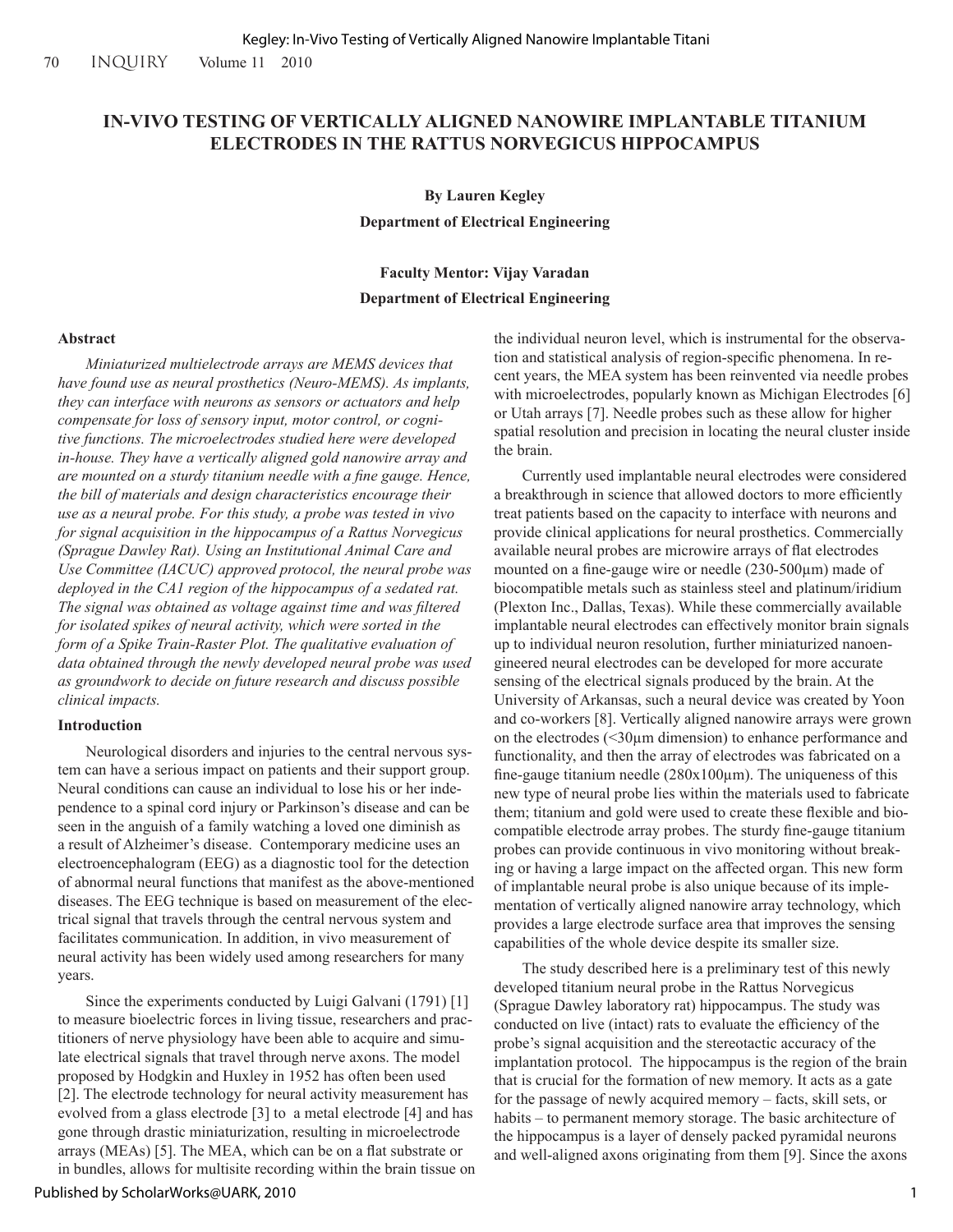are the carriers of neural electric pulses, a strong electrical signal of defined polarity shall accompany any neural activity. Therefore, this region provides a very good ground for testing the newly developed titanium neural probe for the efficient measurement of bioelectric signals.

## **Experimental Setup**

The animal experiment was conducted in an Institutional Animal Care and Use Committee (IACUC) approved laboratory situated at the Central Laboratory Animal Facility at the University of Arkansas. The laboratory includes a data collection center, a surgical workspace, and an anesthetic unit. The data collection center consists of a computer that is connected to the data acquisition equipment, with a 32-channel differential amplifier system (Multichannel System, Reutlingen, Germany) that processes the gathered information via MC Rack Software [10]. This software allows the data to be filtered and viewed in many different ways, including analog spikes of neural activity or a raster plot of the spike train, depending on the necessary analysis.

The surgical workstation (Fig. 1) includes the animal experiment and multichannel feed to the amplifier. The animal experiment setup has a thermal mat to help maintain the rat's body temperature and a stereotactic frame (Korp Instruments) that consists of a head holder and brace to help immobilize the subject, calipers to help measure the brain coordinates, and a holder for the neural probes deemed necessary for individual experiments. The entire setup is mounted on an optical bench with a Faraday cage that cancels out electrical and acoustic noise from external sources.



**Figure 1.** Surgical workstation mounted on an optical bench inside a Faraday cage and equipped with a stereotactic frame.

Once the animal experiments were completed, the collected data were taken to the Brainwave Laboratory at the Engineering Research Center (ENRC) of the University of Arkansas for analysis. This laboratory has a variety of tools to use in data analysis. The collected data were interpreted and conclusions drawn. Since the ENRC also houses the cleanroom (Innovative Nano-Bio Laboratory and HiDEC) facility for fabrication and instrumentation of the titanium neural probes, the lab was also used for experimental preparation and technical changes.

## **Methodology**

The experiment (approved protocol IACUC# 10023) utilized animal subjects of the species Rattus Norvegicus, more commonly known as the Sprague Dawley Rat. The animals were stored in polycarbonate cages with dimensions of 19.5" x 10" x 8" at a population density in compliance with the recommendations listed in the Guide for the Care and Use of Laboratory Animals. Cages were bedded with a 75% aspen chip / 25% cellulose bedding mixture, and rats were fed a standard laboratory rodent diet ad libitum. Tap water was also provided ad libitum. The subjects were split into two separate groups, each containing three Sprague Dawley rats. Group 1 consisted of rats to be tested in the first phase with acute neural recording in the hippocampus, which was done to test the instrumentation of the nanowire probe and to confirm its recordings. Group 2 was earmarked for the second phase, where acute neural recording was done in addition to brain stimulation of mirroring positions in the hippocampus.

Prior to each experiment, the subject was weighed, and an appropriate dose of anesthesia was calculated. The anesthesia method used was intraperitoneal injections of urethane, which was based on a dosage amount of 5.6 ml / kg of body mass. Once calculated, the anesthesia dosage was split into three equal injections that were administered at 2-minute intervals to ensure that the subject would not overdose. Subsequently, the subject was prepared for surgery. Small dosages of anesthesia were set aside and administered subjective to the rat's state of sedation during the course of the procedure. Apart from the anesthesia, no other medication was given to the subject. The neural activity was recorded from the rat in a sedated state, and the animal subject's vital signs were monitored at all times.

The tools and probes were sterilized with a diluted betadine solution to ensure that aseptic techniques were implemented. Prior to sterilization, all the equipment discussed in the experimental setup was checked for appropriate functioning.



**Figure 2.** Experimental setup of the laboratory settings: Animal subject on the surgical work station with the neural probe (arrow) mounted on a stereotactic frame.

Once the animal was completely sedated, electric shears were used to remove hair on the rat's scalp between the eyes and ears, carefully avoiding the eyes, whiskers, and ears of the rat. The rat was then placed in a prostate position on the thermal mat, and the head was secured by a head holder and a brace. The eyes were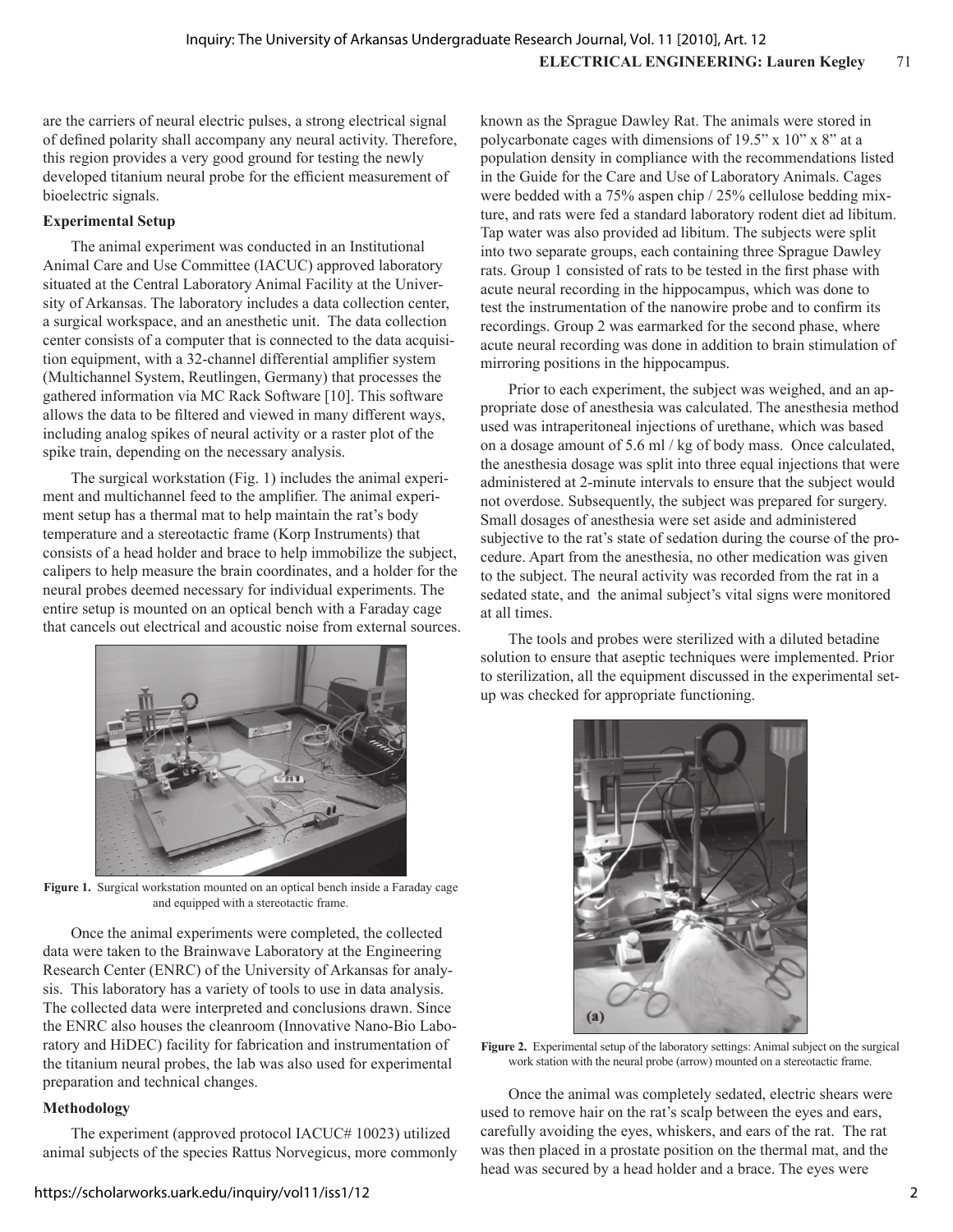72 INQUIRY Volume 11 2010

covered, and the areas surrounding the incision area were blanketed with sterilized towels in order to expose only the incision area. The majority of the body remained visible to allow for the detection of stress responses; however, the area directly surrounding the incision area was covered to maintain sterility. Before an incision was made, the shaved area was cleaned with betadine swabs to further sterilize the area. Next, an incision large enough to access the quadrant of interest was made. Post incision, the subdermal layer of blood vessels and tissue was scraped off with hydrogen peroxide swabs so that the bregma and lambda were visible to serve as medial and baseline references (Fig. 2).

The positions (x, y, and z coordinates) of bregma and lambda were recorded with the help of the calipers of the stereotactic platform. The location of the burr hole was determined by referring to a "Rat Brain Atlas" [11], and the burr hole location was marked with the help of a pointer that was also mounted on the caliper platform. A pre-sterilized drill bit was used to make two burr holes: one for the needle probe and the other for a reference electrode placed away from the probe site. During the operation, the subject's eyes were kept moist with phosphate buffer solution (PBS) swabs, and the subject's vital signs, especially breathing, were monitored via observation. Though sufficiently anesthetized, each rat was also observed for any stress responses (twitching, tremors).

The probe and multichannel acquisition system was prepared by tuning the noise filter to filter the raw signal for DC offset and high-frequency noise. This was done on the MC Rack software console by setting the sampling rate of the band pass filter and allocating the channels to be filtered. The signal acquisition was taken at a specific hippocampus site: interaural 5.76 mm, bregma 3.24 mm, and 2.3 mm deep from the dura. Signal acquisition was commensurate, and the filtered signal was simultaneously sorted for spikes. For immediate feedback of the signal acquisition quality, each spike was heard as a pop on the audio speakers. The acquired data bank was then processed as a pulse train, with  $-160\mu$ V as the threshold, to extract raster plots.

Euthanasia was carried out at the end of the surgical procedure, while the subject was still under anesthesia, by CO2 asphyxiation until clinical death (no perceivable signs of respiration) was determined. Upon completion of the animal experiment, all the surgical materials were disposed of or sanitized according to aseptic technique. The data acquired were filtered, and basic analysis, which was simply the organization of collected data, was completed in the experimentation lab. Extensive analysis was carried out in the brainwave laboratory.

#### **Results**

After the testing was complete, the analysis procedure was begun; this phase of the research was essential to determine the accuracy and dependability of the neural probe being tested. The neural spike activity was sorted and stacked to better understand the average peak neural activity in one cornu ammonis (CA1) and the horns of the hippocampus (see the inset of Fig. 3 (a)).

The region in question is densely packed with axons originating from the pyramidal neurons in the outermost layer of the hippocampus. The titanium neural probe was able to detect neural





**Figure 3.** (a) Spikes of neural activity in 4 ms time-amplitude window measured at the CA1 region of the rat hippocampus (b) Spike train Raster Plot with -160  $\mu$ V threshold.

activity of discernable quality, which can be seen in Fig. 3 (a) and (b).The spikes were sorted based on a pre-specified threshold of  $-160 \mu V$ , and the resultant spike train is represented as a raster plot. The amplitude-time window (Fig. 3 (a)) shows well-isolated potential peaks with a mean amplitude of  $-180\pm10$  µV. The corresponding spike train (raster plot) along the timeline can be interpreted based on the firing rate of the neuron(s) or the statistical analysis of these spikes/epochs surrounding a documented event (for example, a motor or sensory response to external stimuli) [12].

#### **Discussion**

The database acquired from the animal experiment can be filtered and re-plotted for further analysis. Signal processing and analysis facilitates interpretation of data depending on the clinical relevancy of the information. Potential applications of this analysis are provided in the following sections.

#### *Spike train analysis*

The spike train from the neuronal ensemble (bundles) can provide control signals for limb movement, represent sensory inputs, or be translated as a highly evolved cognitive signal [12]. The spike train can be represented in the form of spike raster plots (Fig. 3 (b)) that provide information such as spike frequency and spike epoch (width of the raster). This can be treated as a discrete transform of continuous waveforms, which can be characterized on the basis of the functionality of the region of the recording site. For instance, in the hippocampus, spike trains observed in the CA3 and CA1 regions can be respectively categorized as inputs and outputs of the hippocampal memory formulation process [13]. The analysis of such signals can be achieved with covariance/correlation studies between variables or parametric estimation.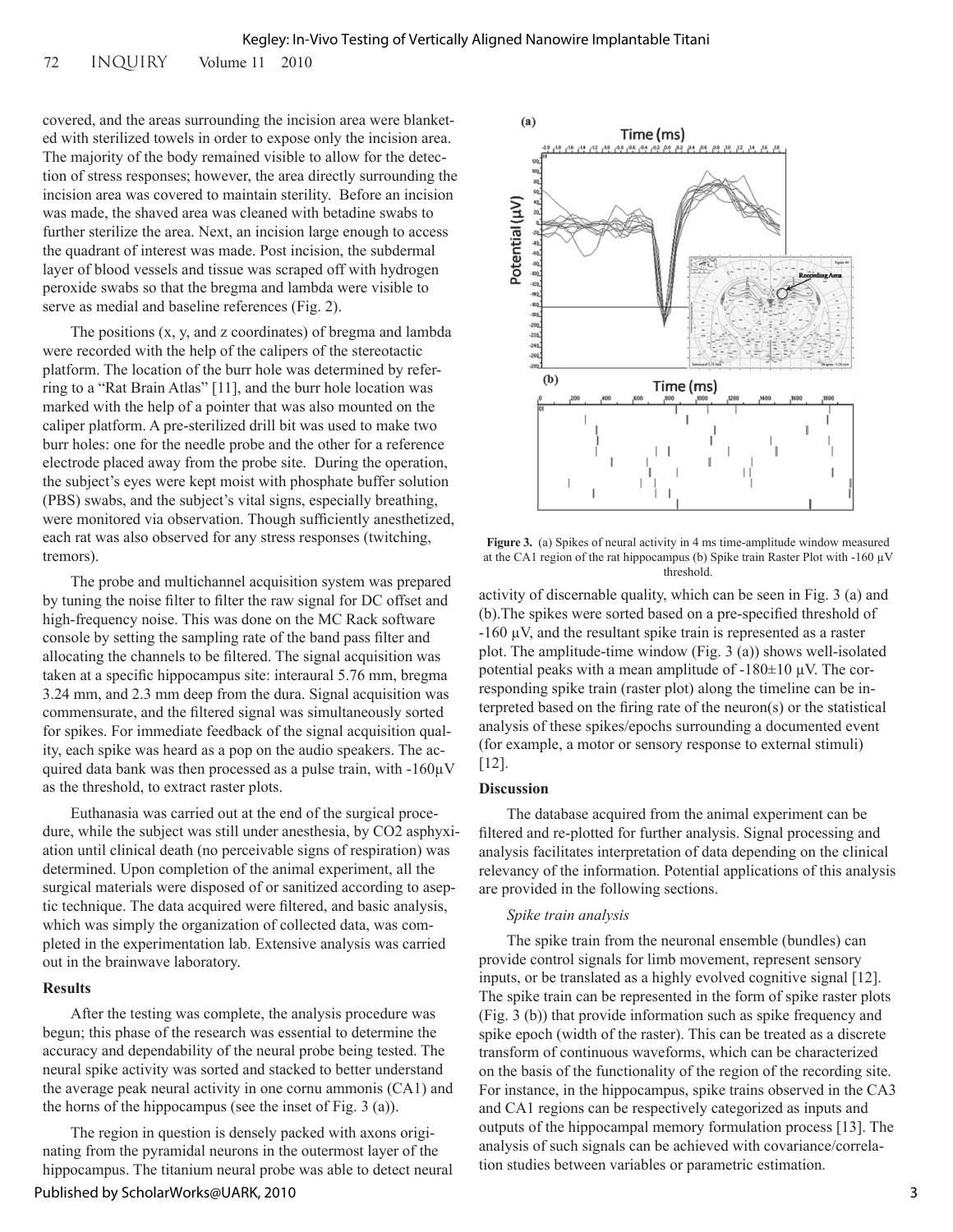## *Clinical impact*

The study detailed in this article focuses on recording neural activity in the pyramidal neuron and axon bundle of the hippocampus. Further experiments shall be able to show that multielectrode needle probes can also be used for measuring (extracellular) field potential (FP) and fiber volley in other neuron bundles; such an ensemble of signals can be analyzed and translated as intended actions or wanted sensory inputs. The evaluation of the titanium needle probe, through animal experiments, will be helpful in accessing the probe's capabilities in various medical applications that employ neuro-MEMS interfaces. These needle probes can be passive or active components that serve as sensors or actuators for technologies such as a neuromotor prosthesis or a prosthesis to replace or restore local neural functions. A fully tested multielectrode probe system has an additional application in neural interfacing for prosthetic limbs [14] to successfully emulate intended movement, controlling other external electronic gadgets for persons with disabilities [12,15], or even for multi-taskers, cochlear implants for the hearing impaired [16], and futuristic applications such as artificial retinas [17] and speech synthesis technology [18]. In the field of neurobiology,a study of neural conditions, such as Parkinson's disease [8,19], Alzheimer's disease [20], and Traumatic Brain Injury [21], involves capturing the spatio-temporal neural activities [13] and then using these multielectrode needle probes, via a sensor or actuator, as an investigative tool and therapeutic aid.

#### **Future research and conclusions**

The reported study is a work in progress. Demonstration of quality measurement of neural activity, with the help of vertically aligned nanowire array equipped electrodes on a titanium needle probe, is a precursor to specialized neuro-MEMS interface studies. A recording of neural signals through multiple electrodes should be attempted to analyze the probe's capability to detect activity of a neural ensemble for comprehensive monitoring of functionality. The results of these experiments should be compared with those obtained for commercially available electrodes such as those supplied by Plexon, Inc. (Dallas, Texas). The results of this study shall be instrumental in advancing needle probe applications in neuroprostheses and investigations of pathological neurophysiology.

Evaluation and instrumentation of nano-structured multielectrode array neural probes are important for the development of more advanced technology for the accurate measurement of neural activity. Since the multielectrode arrays are mounted on a sturdy titanium needle with a fine bore, they can be considered implantable devices. Implantable neural probes / electrode arrays that are interfaced with neuron bundles / clusters try to harness the signal strength of the human brain and correct problems internally; such electrodes have been used to treat Parkinson's disease through deep brain stimulation. Extensions of this implantable technology are expected to play important roles in the treatment or management of other neurological disorders. This progressive technology will not only make it possible to improve the lives of many through simple surgeries but will also make it possible to build upon this technology in order to create other life-altering cures.

### **Acknowledgments**

This research work is supported in part by the United States National Science Foundation (NSF) under the project EPS-0701890 and CFDA# 47.080.

The mentor and the undergraduate researcher would like to thank the following individuals for their involvement in the training, assistance, and procedures of this experiment: Phillip Hankins [Department of Electrical Engineering, University of Arkansas, Fayetteville, AR 7270], Pratyush Rai [Department of Biological and Agricultural Engineering, University of Arkansas, Fayetteville, AR 72701], Dr. Hargsoon Yoon [Neural Engineering Laboratory, Department of Engineering, Norfolk State University, 700 Park Avenue, Norfolk, VA 23504].

### **References**

- 1. Piccolino M., "Luigi Galvani's path to animal electricity," C.R. Biologies, Vol. 329, pp. 303-318. (2006)
- 2. Hodgkin A.L., Huxley A.F., "A quantitative description of membrane current and its application to conduction and excitation in nerve," J. Pysiol., Vol. 117, pp. 500-544. (1954)
- 3. Salcman M., Bak M.J., "Design, Fabrication, and In Vivo Behavior of Chronic Recording Intracortical Microelectrodes," IEEE Trans. Biomed. Engg., Vol. BME-20 (4), pp. 253-260. (1973)
- 4. Maher M.P., Pine J., Wright J., Tai Y.C., "The neurochip: a new multielectrode device for stimulating and recording from cultured neuron," J. Neurosci. Methods, Vol. 87, pp. 45-56. (1999)
- 5. Rutten W.L.C., Smit J.P.A., Frieswijk T.A., Bielen J.A., Brouwer A.L.H., Buitenweg J.R., Heida C., "Neuro-Electronic Interfacing with Multielectrode Arrays: Selectivity and Efficiency of Motor-Fiber Stimulation, Towards a Cultured Probe," IEEE Engineering in Medicine and Biology, pp. 47-55. (May/June 1999)
- 6. Hoogerwerf A.C., Wise K.D., "A three-dimensional microelectrode array for chronic neural recording," IEEE Trans. Biomed. Engg., Vol. 41 (12), pp. 1136-1146. (1994)
- 7. Campbell P.K., Jones K.E., Huber R.J., Horch K.W., Normann R.A., "A silicon-based, three-dimensional neural interface: manufacturing processes for an intracortical electrode array," IEEE Trans. Biomed. Engg., Vol. 38 (8), pp. 758-768. (1991)
- 8. Yoon H., Deshpande D.C., Kim T.H., Jeong E.K., Harbaugh R.E., Varadan V.K., "Development of Titanium Needle Probes for Neural Recording and Evaluation of Magnetic Resonance Imaging Artifacts," Journal of Nanotechnology in Engineering and Medicine, Vol. 1 (1), 011004 (1-8). (2010)
- 9. Amaral D., Lavenex P., "The Hippocampus Book," Chapter 3: "Hippocampal Neuroanatomy," Eds. Andersen P., Morris R., Amaral D., Bliss T., O'Keefe J., Oxford University Press, ISBN-13: 978-0195100273. (2006)
- 10. MC\_RACK® V 3.9.1, propriety software from Multichannel Systems, Aspenhaustrasse 21, 72770,